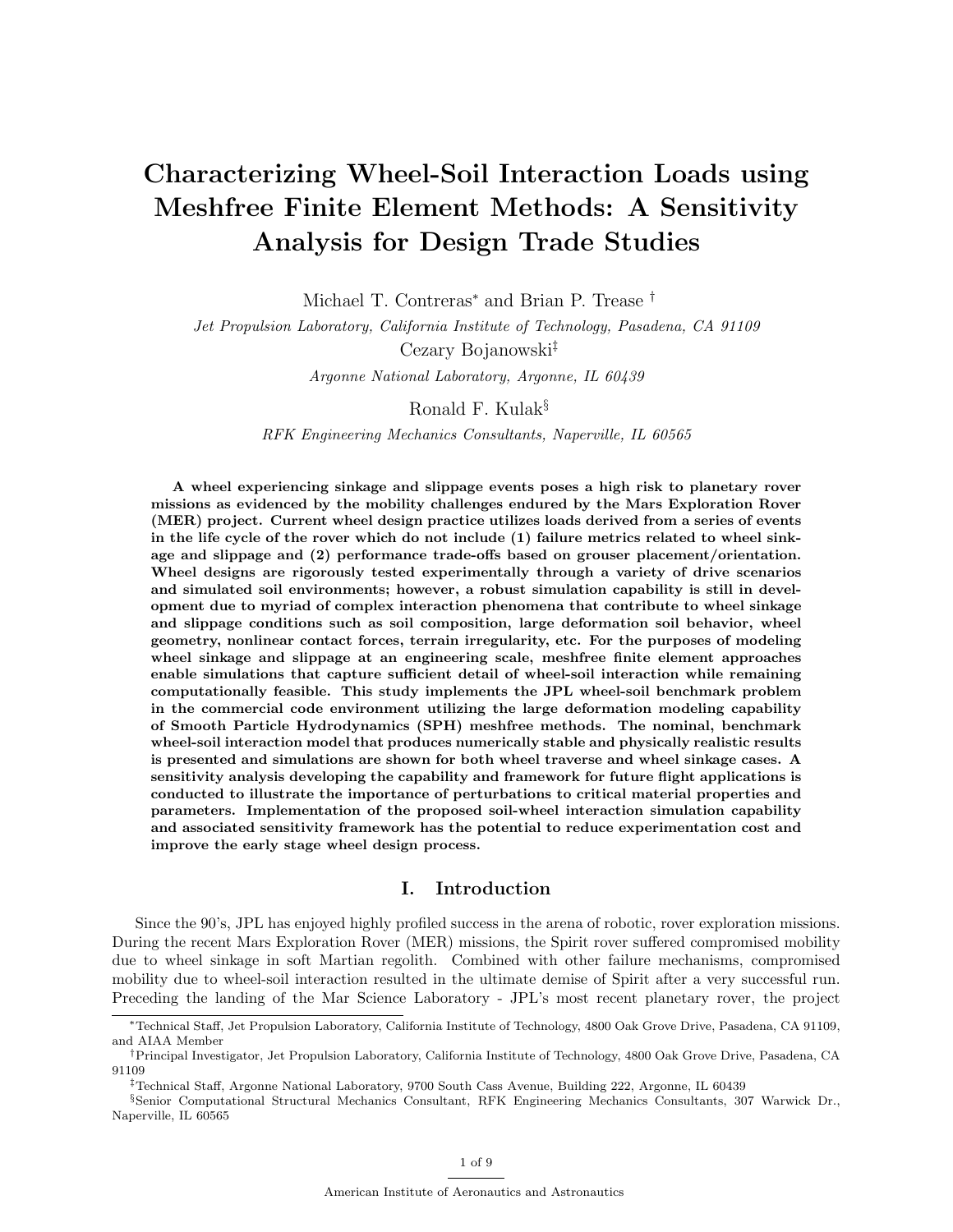conducted several sloped drive tests in the Mojave desert. One such test is shown in relation to the JPL benchmark wheel-soil interaction problem in Fig. 1. Although these experiments sought to replicate the in situ operational conditions of the rover on Mars, it is costly and sometimes impossible to vary test conditions related to soil composition. In a simulation environment, a sensitivity analysis capability can be developed using LS-Dyna and its associated metamodel based LS-OPT to simulate the soil-wheel interaction event in a variety of off-nominal conditions. Trade studies produced by the developed sensitivity analysis capability can produce more robust wheel designs and guide experimentalists in developing a test program. Experimentation can work hand in hand with the developed simulation capability to reduce overall risk during the planning and operational phases of rover missions.



Figure 1. Mars Science Laboratory (MSL) sloped drive test on dry, loose sand (left) shown with JPL benchmark wheel-soil interaction simulation (right)

NASA mobility engineers require better design tools. Wheel ground pressure is currently the primary scaling tool, but has already been shown to be inadequate in scaling from the 180 kg MER rovers to the 900 kg MSL rover. In addition, rover operation teams are often in need of assessing stability on smooth or soft slopes. Particularly treacherous is the prospect of drilling while on such slopes where slipping could break a drill bit or cause a jamming event. Finally, energy efficiency of the rovers can be improved through better wheel design. Every Watt freed from driving requirements becomes available for science and navigational computing.

Previous simulation work done in collaboration with JPL involving wheel-soil interaction has focused on developing stand-alone tools that can model sinkage and slippage. Zhou et al.<sup>1</sup> developed the Artemis simulation software for use in operation of the NASA Mars Exploration Rovers (MER). Artemis combines commercial multibody dynamics software with subroutines that introduce the classical Bekker-Reece-Wong<sup>2</sup>-<sup>3</sup> equations of wheel terramechanics. The classical equations limit the usefulness to medium-slip, low-sinkage conditions. The Artemis software is used in conjunction with a single-wheel testbed at the Massachusetts Institute of Technology to validate models and explore automated Bekker parameter estimation. A similar commercial product is available from Carnegie Mellon Simulation Labs,<sup>4</sup> which has been demonstrated in Mars rover simulations. Beyond NASA and the Mars rovers, Ding et al.<sup>5</sup> provide a thorough review of planetary wheel-soil research prior to 2011. Of note, the German Space Agency (DLR) has developed simulation tools for their own rovers, which include Bekker-based mechanics, multibody rover dynamics, and deformable 3D terrain maps.<sup>6</sup> Within any of the above simulations, there are continuing efforts to keep updating the semi-empirical terramechanics equations with real Mars data<sup>7</sup> and Earth-based microgravity experiments<sup>8</sup>-.<sup>9</sup>

Several efforts<sup>10</sup>-<sup>13</sup> have been made to model the MER wheels with Discrete Element Modeling (DEM). These are physics-based models with up to millions of interacting particles, and are thus computationally expensive in comparison to the Bekker-based formulations. EDEM is a commercial software with DEM capabilities that have looked at case studies for Lunar mobility.<sup>14</sup>

Previously, a benchmark wheel-soil interaction problem was developed to validate simulation methodologies.<sup>15</sup> This paper implements the benchmark wheel-soil interaction problem in the commercial code environment taking advantage of LS-Dyna's recent advancements in meshfree simulation, particularly SPH elements. Once the problem is simulated in the LS-Dyna environment, a metamodel based sensitivity analysis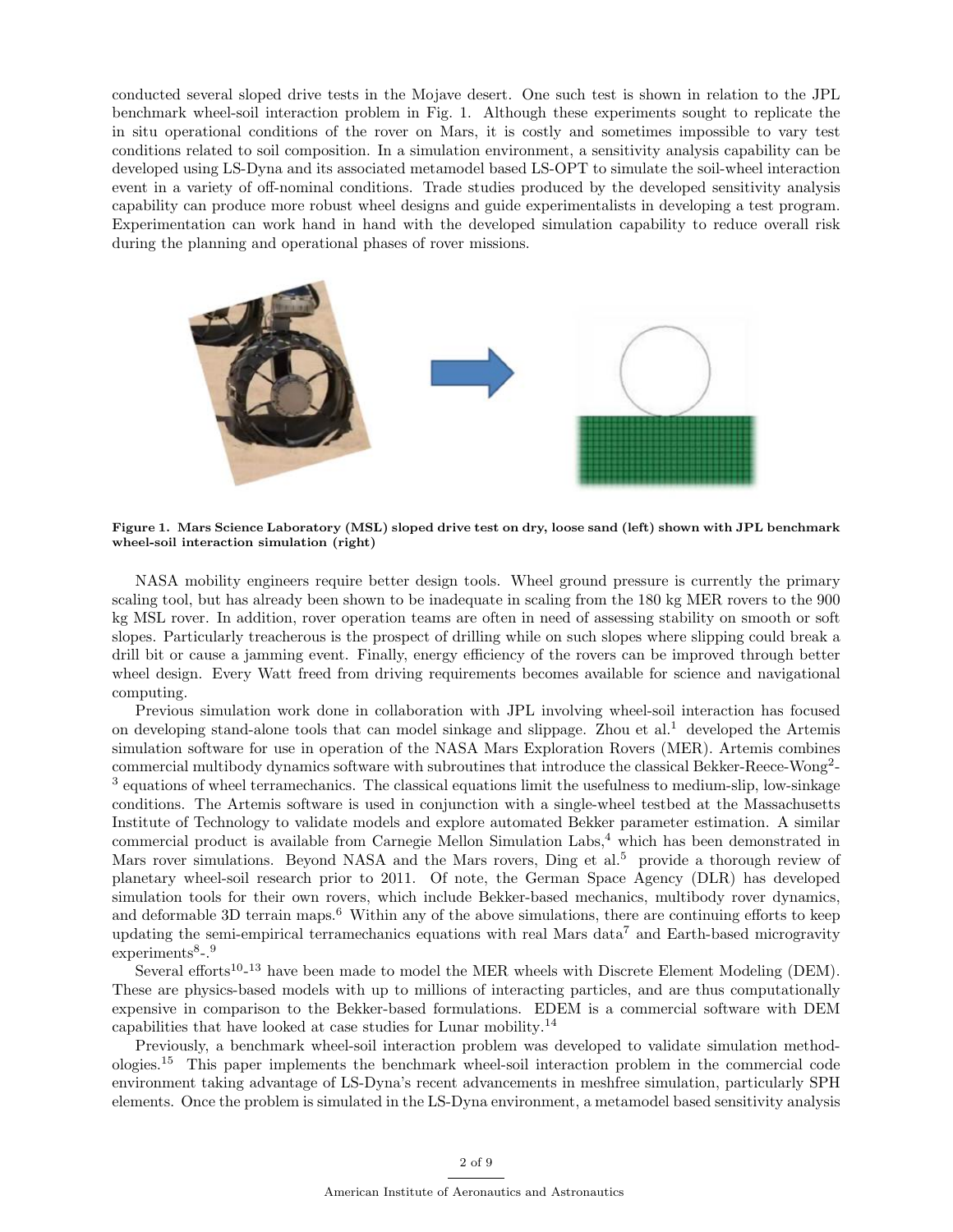which varies critical simulation parameters can be conducted using LS-OPT.

#### II. Model Development

The simulation model developed for this study required implementation of both explicit time integration methods and advanced algorithms for material contact. To allow for future full fidelity modeling, it was desired to stay within a continuum mechanics framework to maintain feasibility of such simulations. Meshfree methods were used to qualitatively capture high deformation behavior. These characteristics of model development led to the selection of LS-Dyna as the candidate analysis tool.

#### A. Wheel-Soil Benchmark Problem

The purpose of the wheel-soil benchmark problem is to compare the performance of different analytical tools on a standardized problem that can be the basis for two fundamental events of importance to rover mobility: (1) wheel traverse and (2) wheel sinkage. The critical dimensions related to the wheel and the soil 'sandbox' are illustrated in Fig. 2.



Figure 2. Wheel-Soil Benchmark Problem and Dimensions

Due to the availability of laboratory data for triaxial soil tests, the soil was modeled using the MAT 005 (MAT SOIL AND FOAM) material formulation in LS-Dyna. The input to this material model calls for volumetric strain values (logarithmic scale) and pressures corresponding to those values that come from hydrostatic traixial soil tests. A specific soil sample was tested by Schwer and the data successfully generated material models in studies by Bojanowski et al. that show good agreement with experimental results. The density,  $\rho$ , shear modulus, G, and the bulk modulus for unloading, K, were determined to be 2350 kg/m<sup>3</sup>, 34.5  $MPa$ , and 15.0  $MPa$  respectively. Test data from the triaxial soil tests is reprinted in Fig. 3

From the test data, the yield function coefficient  $a_2$  was determined using a procedure implemented by Fasanella et al. to model soil impacts for the Orion Landing System. A soil material's shear strength envelope described by second invariant of the stress tensor,  $J_2$ , can be expressed as a quadratic representation of pressure. This yields the following equation for the deviatoric perfectly plastic yield function:

$$
\phi = J_2 - (a_0 + a_1 p + a_2 p^2) \tag{1}
$$

On the yield surface the following is true,

$$
J_2 = \frac{1}{3}\sigma_D = a_0 + a_1 p + a_2 p^2 \tag{2}
$$

where  $\sigma_D$  is the stress difference between confining pressure,  $\sigma_c$  and axial pressure,  $\sigma_a$  and computed from test data by Eq. 3.

$$
\sigma_D = \sigma_c - \sigma_a \tag{3}
$$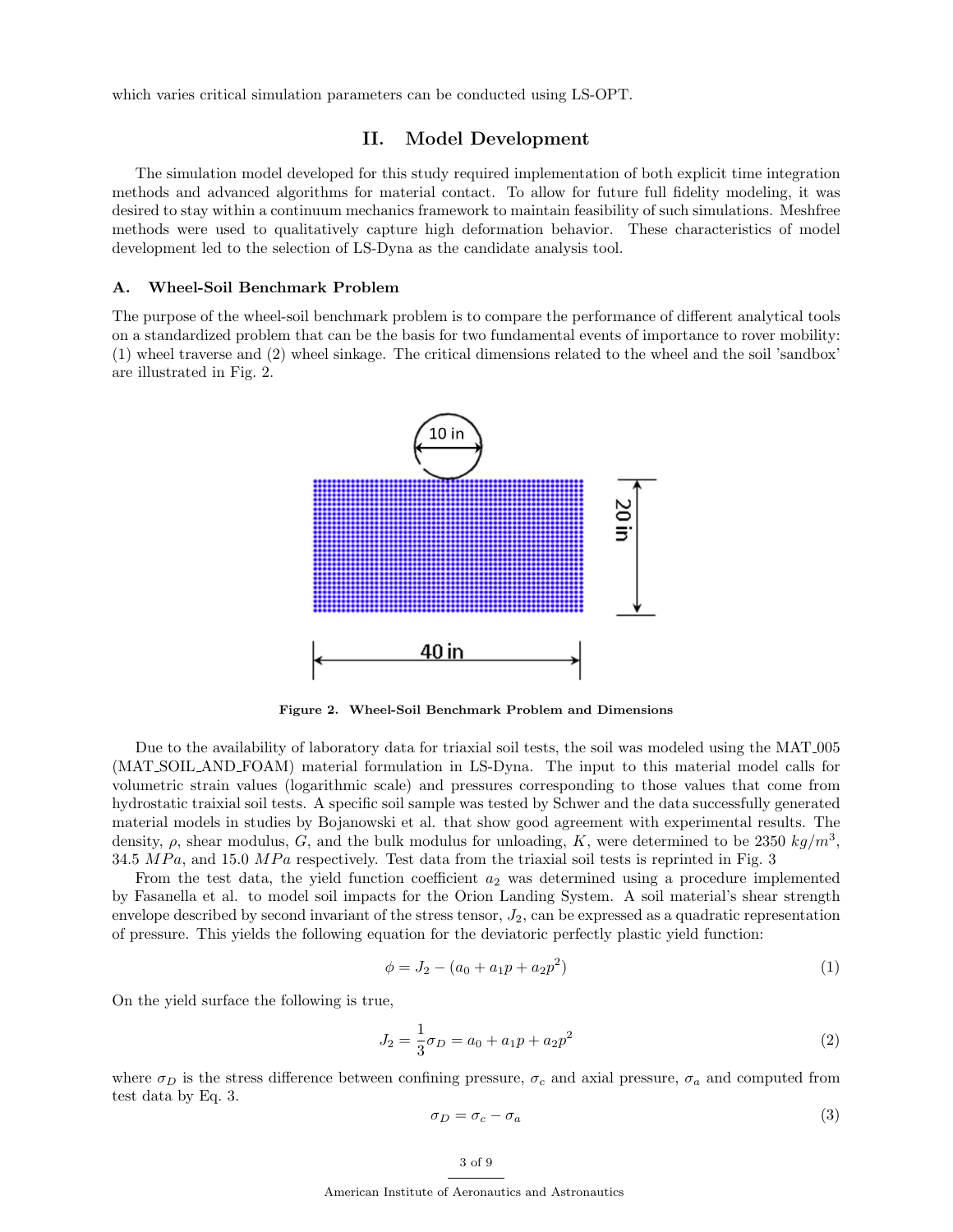

Figure 3. Hydrostatic triaxial test data and LS-Dyna inputs to material model

Assuming a linear relationship between  $\sigma_D$  and p which is true for low cohesion soils, then

$$
\sigma_D = mp \tag{4}
$$

where *m* is a slope fit from triaxial test data.

Finally, substituting Eq. 4 into Eq. 2 and for  $a_0 = a_1 = 0$ , the following expression for  $a_2$  is achieved

$$
a_2 = \frac{1}{3}m^2\tag{5}
$$

where  $p$  is calculated experimentally by

$$
p = \frac{\sigma_a + 2\sigma_c}{3} \tag{6}
$$

Given the test data, the yield function coefficient for the soil used in the following simulations was  $a_2 = 0.602$ . This parameter will prove to be important in the ensuing sensitivity analysis results in Section IV.

#### B. Simulation Paradigm

Meshfree methods avoid mesh distortion, entanglement difficulties, and numerical stability issues associated with conventional Lagrangian finite element meshing.<sup>15</sup> A meshfree simulation framework specializes in dealing with problems that have excessive deformation and/or complex failure mechanisms (ie. wheel sinkage event). Meshfree methods have been successfully applied to a wide array of large nonlinear deformation and contact/impact problems. The foundation of the method is based on kernel approximation theory and readers are referred to Chen *et al.* for a detailed explanation of the methodology.

In order to validate the benchmark problem implementation in LS-Dyna and ensure that the contact interface and friction parameters were defined properly, a wheel traverse case over a soil sandbox was simulated. The contact interface was defined using CONTACT AUTOMATIC SURFACE TO SURFACE and the friction coefficient between the soil and wheel was 0.4. The MAT 005 soil constitutive model was selected for the simulation due to its numerically stability and the availability of experimentally obtained material parameters.<sup>17</sup>

## III. Baseline Simulation Results

A contour plot of the downward pressure in the soil domain is shown in Fig. 4 while the wheel is rolling on the surface with an angular velocity of  $2\pi$  rad/sec (cw) for 0.25 sec. The centerline of the soil sandbox is marked to show translation of the wheel.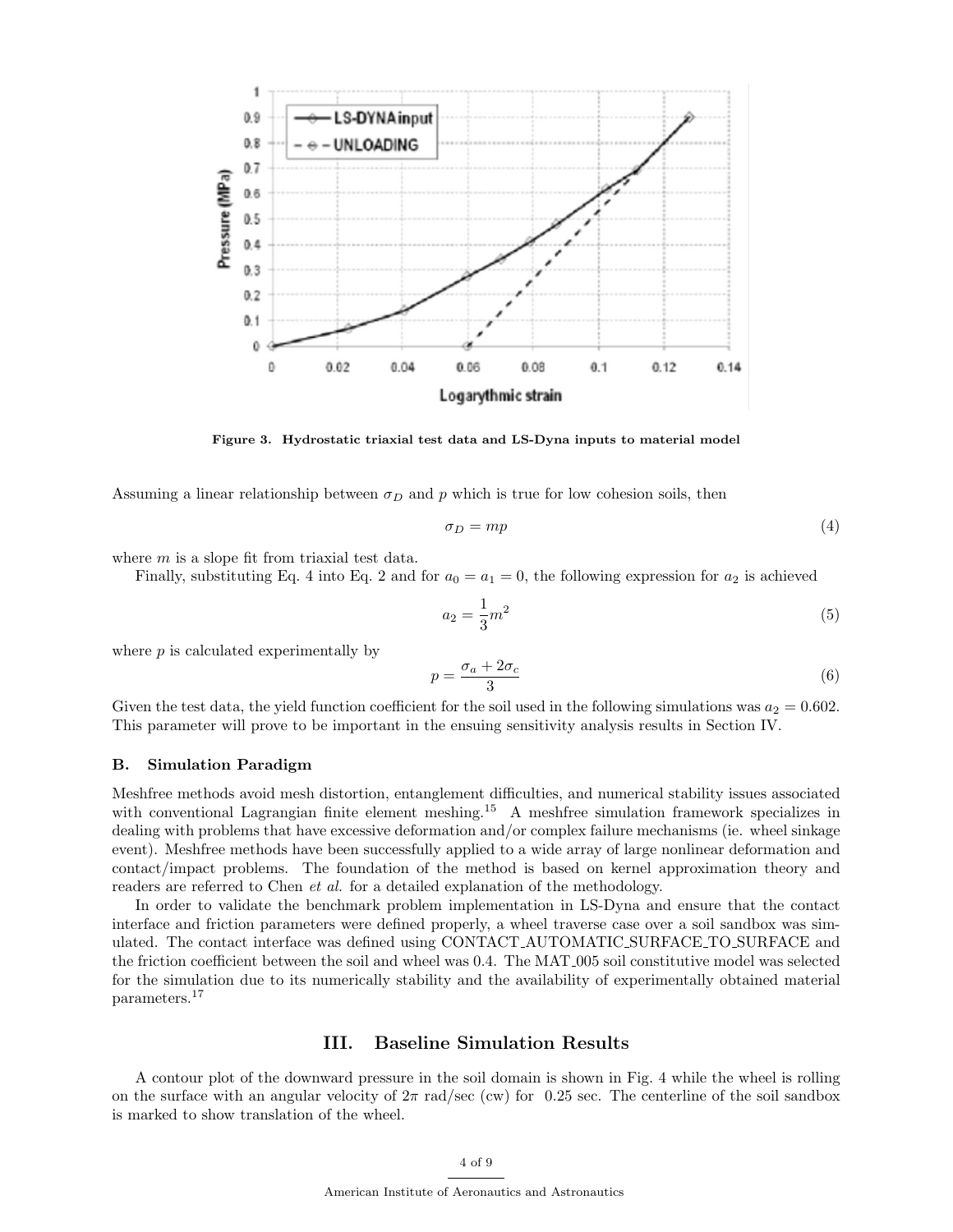

Figure 4. Wheel traverse simulation results showing pressure in the soil (Pa) as the wheel rolls on the surface

Following the wheel traverse case, an 8 second simulation involving both sinkage and slippage of the wheel in the same soil material model was performed. However, in order to capture the high deformation behavior, SPH elements were used. To improve computation time, a hybrid approach was employed with the outer portion of the sandbox discretized by a coarse Lagrangian soil mesh and the inner portion near the wheel-soil contact interface comprising a fine SPH soil domain. An additional contact surface was defined in between the SPH soil and the Lagrangian soil. The wheel was compressed into the soil at 0.6 in/sec while spinning at a rate of 1 rad/sec (ccw). Simulation time on a 64-bit machine running on 16 quad-core processors with 128 GB of total RAM was 1 hr 22 min and 37 seconds by the use of the hybrid formulation.

In can be observed from Fig. 5 which shows 6 simulation snapshots (at 0, 1.5, 3, 4.5, 6, and 8 seconds) that the SPH nodes qualitatively display a high degree of deformation while maintaining a numerically stable configuration. In the bottom right snapshot at 8 seconds, there exists a small amount of piled up soil near the SPH-Lagrangian boundary - a feature difficult to capture without a meshfree formulation. Also, the wheel undergoes some translation due to the effect of both sliding and slipping as it is being compressed into the bed of SPH nodes. The sinkage and slippage effects shown in Fig. 5 fulfill the objectives of the benchmark problem.



Figure 5. Benchmark wheel-soil interaction problem implementation using a hybrid approach with SPH elements

# IV. Sensitivity Results

Using LS-OPT, a sensitivity study was performed using the nominal hybrid wheel-soil interaction model. The resultant vertical force at the wheel soil interface was defined as the model response or output. The soil parameters that were selected for the sensitivity study are shown in Table 1 along with their lower and upper bound dispersion values. The range of variation corresponds to a  $+/-10\%$  variation from the nominal values.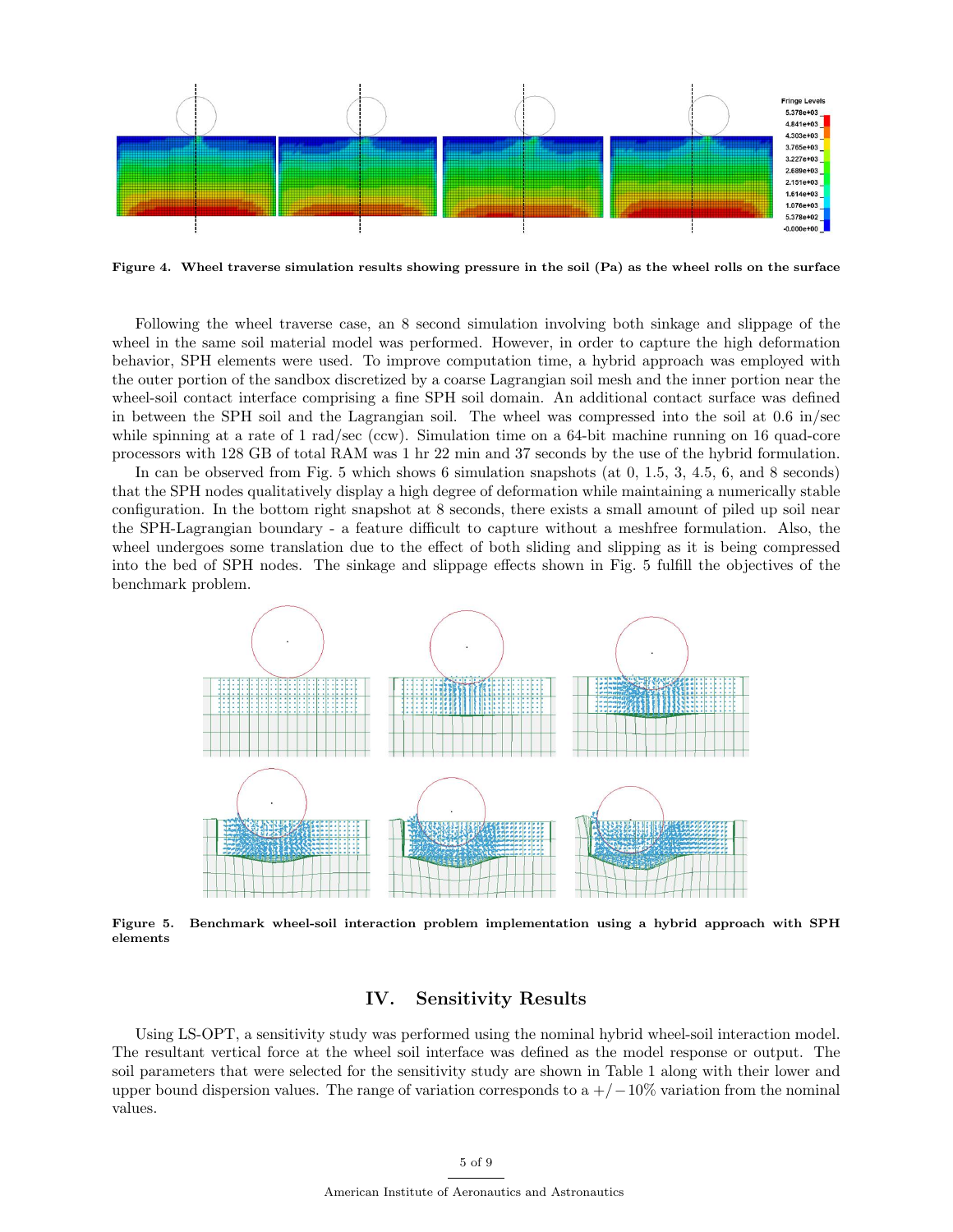Table 1. Variables used for sensitivity study (units mm-sec-tonne)

| Variable       | Description                                 | Nominal     | Lower Bound | Upper Bound |
|----------------|---------------------------------------------|-------------|-------------|-------------|
| rho            | Soil density                                | $2.35e-0.9$ | $2.115e-09$ | 2.585e-09   |
| k              | Soil unloading bulk modulus                 | 15.024      | 13.521      | 16.526      |
| g              | Shear modulus                               | 34.474      | 31.026      | 37.921      |
| a <sub>2</sub> | Yield surface coefficient                   | 0.602       | 0.542       | 16.526      |
| fores          | 10\% Uncertainty applied to pressure data   |             | 0.9         | 1.1         |
| fstrain        | 10\% Uncertainty applied to log strain data |             | 0.9         |             |

A linear polynomial metamodel surface defined by Eq. 7 was sufficient for the sensitivity study of  $m = 5$ different parameters. The approximate linear response surface was fit by LS-Opt using Eq. 8. The accuracy of the metamodel is plotted in Fig.7 showing a reasonable RMS error of 2% computed using Eq. 9 where  $n = 11$  is the number of sample points. Sample points were selected by the D-Optimal sampling algorithm which determined that 11 points were needed from the full  $m!$  space of possible parameter combinations because they comprise a minimum set to describe the linear polynomial metamodel surface.

$$
y = \eta(\mathbf{x}) = \beta_0 + \sum_{i=1}^{m} \beta_i x_i + \epsilon
$$
\n(7)

$$
\widehat{y} = \beta_0 + \sum_{i=1}^{m} \beta_i x_i \tag{8}
$$

$$
\epsilon_{RMS} = \sum_{k=1}^{n} \sqrt{\frac{(y_k - \widehat{y}_k)^2}{n}} \tag{9}
$$

Once the metamodel surface is fit to within an acceptable error tolerance, the sensitivity results can be illustrated by computing the dimensionless quantity in Eq. 10 where  $x_i^{max}$  is the lower bound of the  $i^{th}$ parameter in Table 1 and  $x_i^{min}$  is the upper bound of the  $i^{th}$  parameter in Table 1.

$$
\Delta y_i = \frac{\partial y}{\partial x_i} (x_i^{max} - x_i^{min}) \tag{10}
$$

The linear ANOVA based sensitivity results showing quantities computed using Eq. 10 are shown in Fig. 6. The most significant driver of the response is shown to be variable,  $a_2$ , which is a yield surface parameter specific to the experimental soil modeling. The soil density (rho) and bulk modulus (k) did not comparatively play as much of a role in the variation of the force response.

Finally, Fig. 8 shows the resultant force as function of time for all varied parameter simulations. The contour bar at the right of the plot highlights the parameter value of  $a_2$  in each simulation. The max values of resultant force for all the varied simulations ranges from approximately 23 kN to 38 kN. The results demonstrate approximately 27% max uncertainty in force for off-nominal conditions underscoring the criticality of accurately determining the yield surface parameter.

#### V. Conclusion

The wheel-soil benchmark problem developed at JPL was implemented in a commercial code environment using the meshfree capability enabled by LS-Dyna software. The model was shown to produce qualitatively realistic results for both a wheel traverse case and a wheel sinkage case. Due to the uncertainty in the variance of in situ bulk material properties of soil, a metamodel based sensitivity study was conducted using LS-OPT. It was found that the resultant interface wheel contact force was most sensitive to the  $a_2$  parameter which relates pressure to the Druker-Prager yield function. This parameter was fit from experiments performed in a previous study, but emphasizes the importance of the accuracy in its determination. Although the sensitivity study showed a range of dispersion in the max resultant force on the wheel of 23 to 38 kN, it is possible to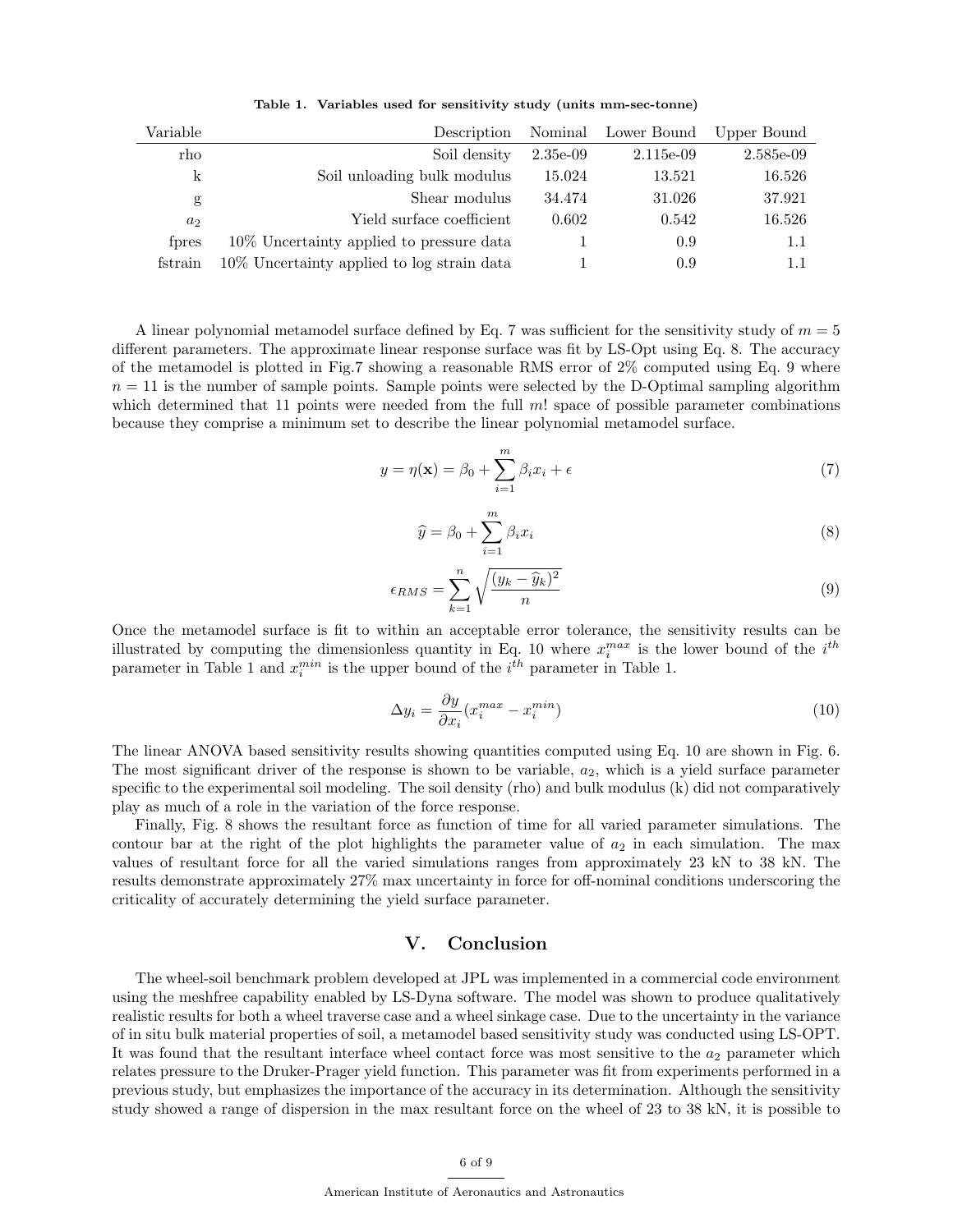

Figure 6. Accuracy of linear polynomial metamodel fit

reliably envelope these loads given the uncertainty. These loads are differentiable from conventional design loads because they not only determine strength capability, but they carry with them information related to wheel performance (ie. spin rate). Future work will involve increasing the complexity of wheel design to resemble existing flight hardware.

### Acknowledgments

Part of this research was carried out at the Jet Propulsion Laboratory, California Institute of Technology, under a contract with the National Aeronautics and Space Administration. The first author would additionally like to thank Wally Nowakowski, Director of the Transportation Research and Analysis Computing Center (TRACC) at Argonne National Laboratory, for use of the computing cluster during this study.

### References

<sup>1</sup>F. Zhou, R. Arvidson, K. Bennett, B. Trease, R. Lindemann, K. Iagnemma, C. Senatore, P. Bellutta, S. Maxwell, Simulation of Mars Exploration Rover Opportunity Traverses, Journal of Field Robotics, In Review

<sup>2</sup>Bekker, M. (1969). Introduction to Terrain-Vehicle Systems. Ann Arbor : The University of Michigan Press.

<sup>3</sup>Wong, J. (2001). Theory Of Ground Vehicles. New York :John Wiley & Sons, 3rd edition edition.

<sup>4</sup>CM Labs Simulations Inc., 2013, Vortex Dynamics, http://www.vxsim.com/en/applications/robotics/

<sup>5</sup>Liang Ding, Zongquan Deng, Haibo Gao, Keiji Nagatani, Kazuya Yoshida, 2011, Planetary rovers' wheel-soil interaction mechanics: new challenges and applications for wheeled mobile robots, Intelligent Service Robotics, Jan 2011, 4(1), pp. 17-38

 $6$ Krenn, R. and Hirzinger, G. (2009). Scm a soil contact model for multi-body system simulations. In 11th European Regional Conference of the International Society for Terrain-Vehicle Systems, Bremen, Germany.

<sup>7</sup>Richter, L., Ellery, A., Y. Gao, a. M., Schmitz, N., and Weiss, S. (2006). A predictive wheel-soil interaction model for planetary rovers validated in testbeds and against MER Mars rover performance data. In European Planetary Science Congress, Berlin, Germany.

 $8$ Wong, J. (2012). Predicting the performances of rigid rover wheels on extraterrestrial surfaces based on test results obtained on earth. Journal of Terramechanics, 49(1):49-61.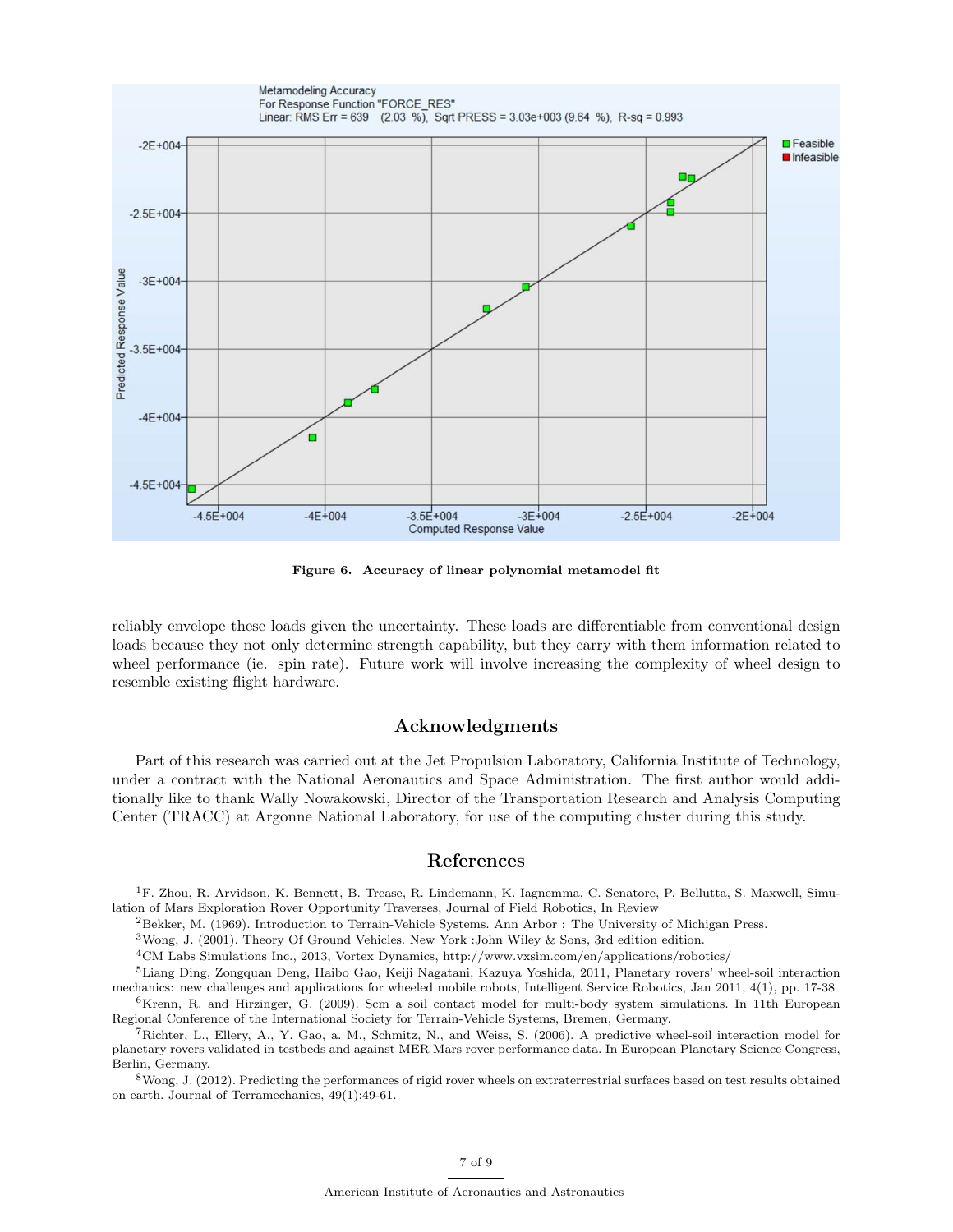

Figure 7. Sensitivity of variable with respect to result wheel-soil interface force (dimensions normalized)

<sup>9</sup>T. Kobayashi, Y. Fujiwara, J. Yamakawa, N. Yasufuku, K. Omine, Mobility performance of a rigid wheel in low gravity environments. J Terramechanics, 2010, 47(4), pp. 261-74.

 $10$ Knuth, M., Johnson, J., Hopkins, M., Sullivan, R., and Moore, J. (2012). Discrete element modeling of a Mars Exploration Rover wheel in granular material. Journal of Terramechanics, 49(1):27-36.

<sup>11</sup>Rudra - still waiting

 $\rm ^{12}Rudra$  - still waiting

<sup>13</sup>D. Negrut, A. Tasora, 2009, Multi-Body Dynamics Simulation on the GPU, Presentation at JPL, http://sbel.wisc.edu/documents/jplSept2009.pdf

<sup>14</sup>P. Radziszewski, S. Martins, M. Faragalli, N. Kaveh-Moghaddam, D. Oyama, R. Briend, N. Gharib, C. Prahacs, S. Ouellette, D. Pasini, V. Thomson, D. Lowther, M. Farhat, B. Jones, 2011, iRings - development of a wheel prototype concept for lunar mobility, Canadian Aeronautics and Space Journal, 2011, 57(1): 1-11, 10.5589/q11-003

<sup>15</sup>Contreras, M. T., Peng, C. Y., Wang, D., and Chen, J. S., "Determining Wheel-Soil Interaction Loads using a Meshfree Finite Element Approach Assisting Future Missions with Rover Wheel Design," Proceedings of AIAA Modeling and Simulation Technologies Conf., Minneapolis, Minnesota, August 13-16, 2012.

<sup>16</sup>Chen, J. S., Pan, C., Wu, C. T., and Liu, W. K., "Reproducing Kernel Particle Methods for Large Deformation Analysis of Nonlinear Structures," Computer Methods in Applied Mechanics and Engineering, Vol. 139, pp. 195-227, 1996.

<sup>17</sup>Bojanowski, C. and Kulak, R. F., "Comparison of Lagrangian, SPH, and MM-ALE Approaches for Modeling Large Deformations in Soil," Proc. 11th Int'l LS-Dyna Users Conf., Dearborn, MI, 2010.